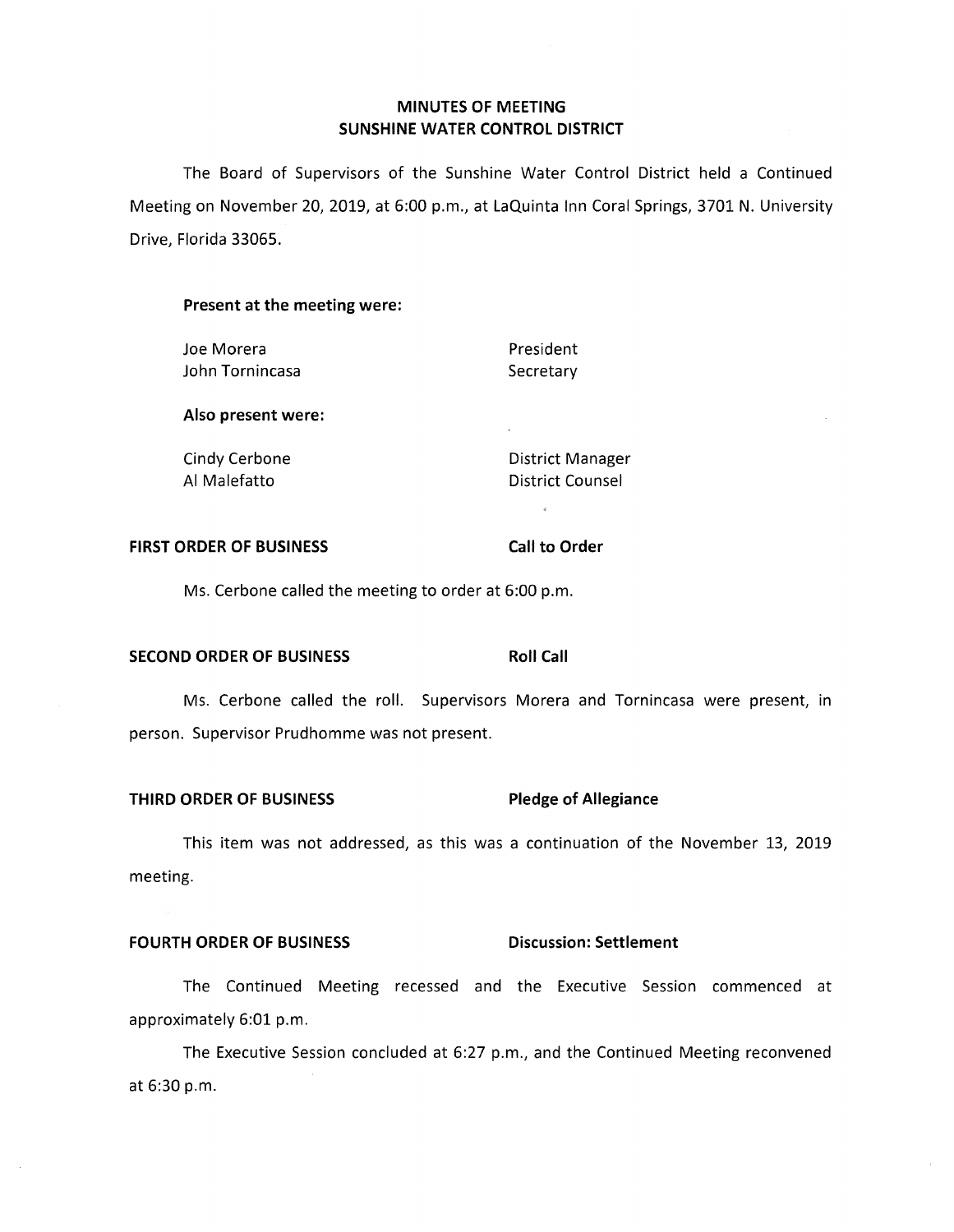#### **SUNSHINE WATER CONTROL DISTRICT November 20, 2019**

# **FIFTH ORDER OF BUSINESS NEXT MEETING DATE: December 4, 2019 at 6:30 P.M.**

Ms. Cerbone clarified that the December 4, 2019 meeting would commence at 6:00 p.m., as an Executive Session would also be held. The meeting would be held at Sartory Hall, located in Mullins Park, 10150 NW 29 St. (Ben Geiger Drive), Coral Springs, Florida 33065.

## o **QUORUM CHECK**

Mr. Morera confirmed his attendance at the December 4, 2019 meeting. Mr. Tornincasa could not confirm his attendance.

Supervisors' Morera and Tonincasa wished everyone a Happy Thanksgiving.

## **SIXTH ORDER OF BUSINESS Adjournment**

There being no further business to discuss, the meeting adjourned.

**On MOTION by Mr. Tornincasa and seconded by Mr. Morera, with all in favor, the meeting adjourned at 6:31 p.m.** 

# [SIGNATURES APPEAR ON THE FOLLOWING PAGE]